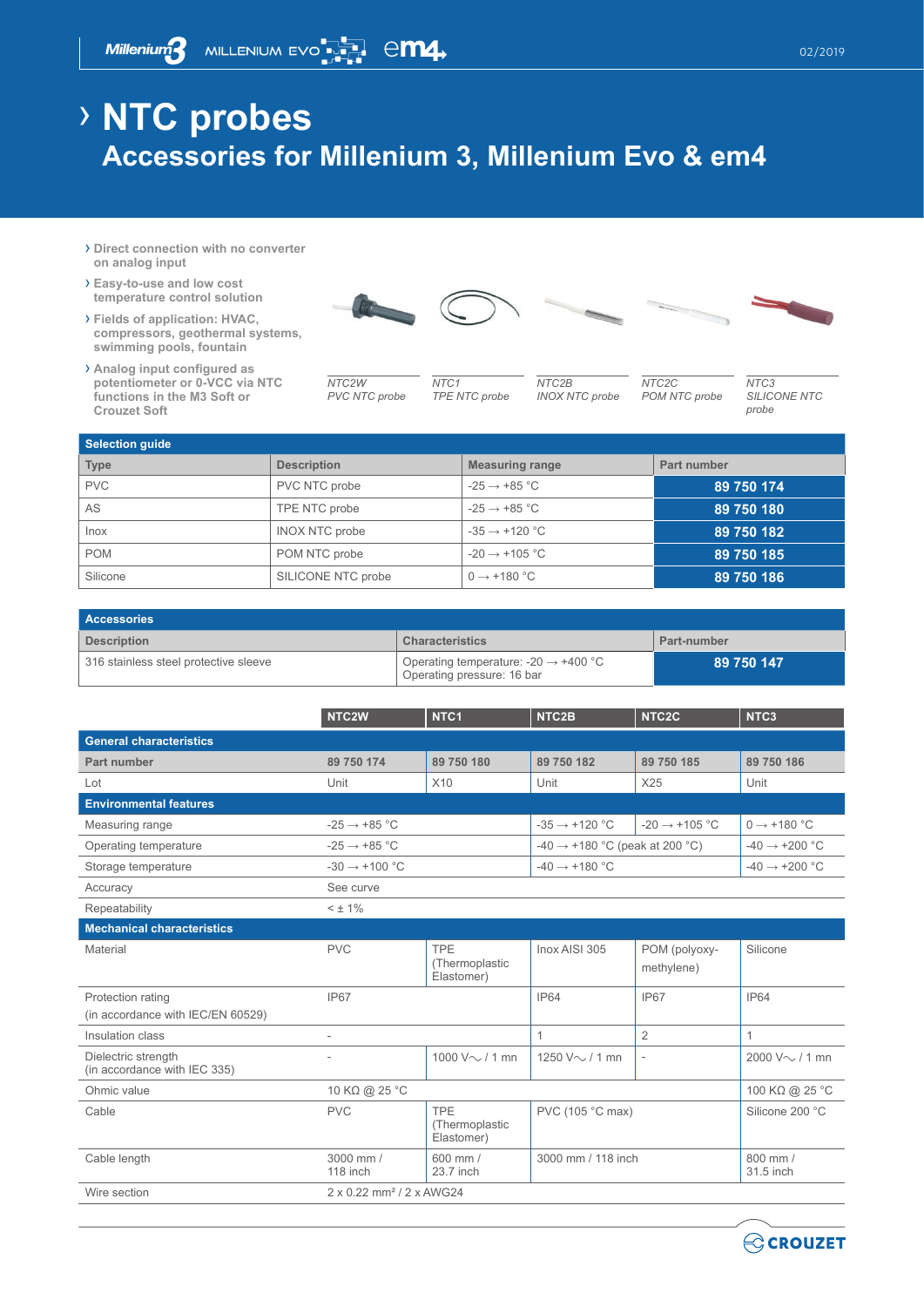|                                                    | NTC <sub>2</sub> W                                                     | NTC <sub>1</sub>                                                                   | NTC2B                                                                   | NTC <sub>2</sub> C                                                       | NTC <sub>3</sub>                                                         |  |
|----------------------------------------------------|------------------------------------------------------------------------|------------------------------------------------------------------------------------|-------------------------------------------------------------------------|--------------------------------------------------------------------------|--------------------------------------------------------------------------|--|
| Cable external diameter                            | $4.8$ mm $/$<br>$0.19$ inch                                            | $4.1 \times 1.7$ mm /<br>0.17 x 0.07 inch                                          | $3.4$ mm $/$<br>$0.14$ inch                                             | $3.8$ mm $/$<br>$0.15$ inch                                              | 2 x Diameter<br>$1.1$ mm $/$<br>$0.05$ inch                              |  |
| Cable termination                                  | Tinned bare termination                                                |                                                                                    |                                                                         |                                                                          |                                                                          |  |
| Weight                                             | Without packing:<br>1110 g                                             | Without packing:<br>610 g                                                          | Without packing:<br>500 g                                               | Without packing:<br>14500 g                                              | Without packing:<br>65 <sub>g</sub>                                      |  |
|                                                    | With packing:<br>1210 g                                                | With packing:<br>660 q                                                             | With packing:<br>570 g                                                  | With packing:<br>14600 g                                                 | With packing:<br>135q                                                    |  |
| Dimensions of the end cap                          | Threading 1/2",<br>length 68 mm /<br>2.7 inch                          | $5 \times 6$ mm.<br>length 15 mm /<br>$0.2 \times 0.24$ inch,<br>$0.6$ inch        | Diameter x length<br>$4.8 \times 30$ mm /<br>$0.19 \times 1.2$ inch     | Diameter x length<br>6 x 30 mm /<br>$0.24 \times 1.2$ inch               | Diameter x length<br>$4.8 \times 30$ mm /<br>$0.19 \times 1.2$ inch      |  |
| <b>Dimensions</b>                                  | With packing:<br>250 x 160 x<br>30 mm / 9.9 x<br>$6.3 \times 1.2$ inch | With packing:<br>$200 \times 140 \times$<br>20 mm / 7.9 x<br>$5.6 \times 0.8$ inch | With packing:<br>250 x 160 x<br>20 mm / 9.9 x<br>$6.3 \times 0.8$ inch  | With packing:<br>350 x 250 x<br>100 mm / 13.8 x<br>$9.9 \times 3.9$ inch | With packing:<br>250 x 160 x<br>10 mm / $9.9 x$<br>$6.3 \times 0.4$ inch |  |
| Products certification                             | CE                                                                     |                                                                                    |                                                                         |                                                                          |                                                                          |  |
| Environment                                        | Reach, RoHS                                                            |                                                                                    |                                                                         |                                                                          |                                                                          |  |
| <b>Supply</b>                                      |                                                                        |                                                                                    |                                                                         |                                                                          |                                                                          |  |
| Nominal voltage                                    | $24 V = (-10\% / +10\%)$                                               |                                                                                    |                                                                         |                                                                          |                                                                          |  |
| Operating limits                                   | $21.6 - 26.4$ V-                                                       |                                                                                    |                                                                         |                                                                          |                                                                          |  |
| <b>Application</b>                                 |                                                                        |                                                                                    |                                                                         |                                                                          |                                                                          |  |
| Associated FB                                      | NTC2 / CTN2                                                            | NTC1/CTN1                                                                          | NTC2 / CTN2                                                             |                                                                          | NTC3 / CTN3                                                              |  |
| Input configuration                                | Potentiometer or 0-Vcc                                                 |                                                                                    |                                                                         |                                                                          |                                                                          |  |
| Value in the application when the input is<br>at 0 | Millenium 3:<br>$-3565$ ; em4,<br>Millenium EVO:<br>$-9999$            | Millenium 3:<br>0: em4. Millenium<br>EVO: -9999                                    | Millenium 3:<br>-3565; em4, Millenium EVO: -9999<br>30: em4.<br>$-9999$ |                                                                          | Millenium 3:<br>Millenium EVO:                                           |  |
| <b>Schemes</b>                                     |                                                                        |                                                                                    |                                                                         |                                                                          |                                                                          |  |
| <b>Curves</b>                                      |                                                                        |                                                                                    |                                                                         |                                                                          |                                                                          |  |

## **NTC2W - NTC2B - NTC2C**



**NTC3**



**NTC1**